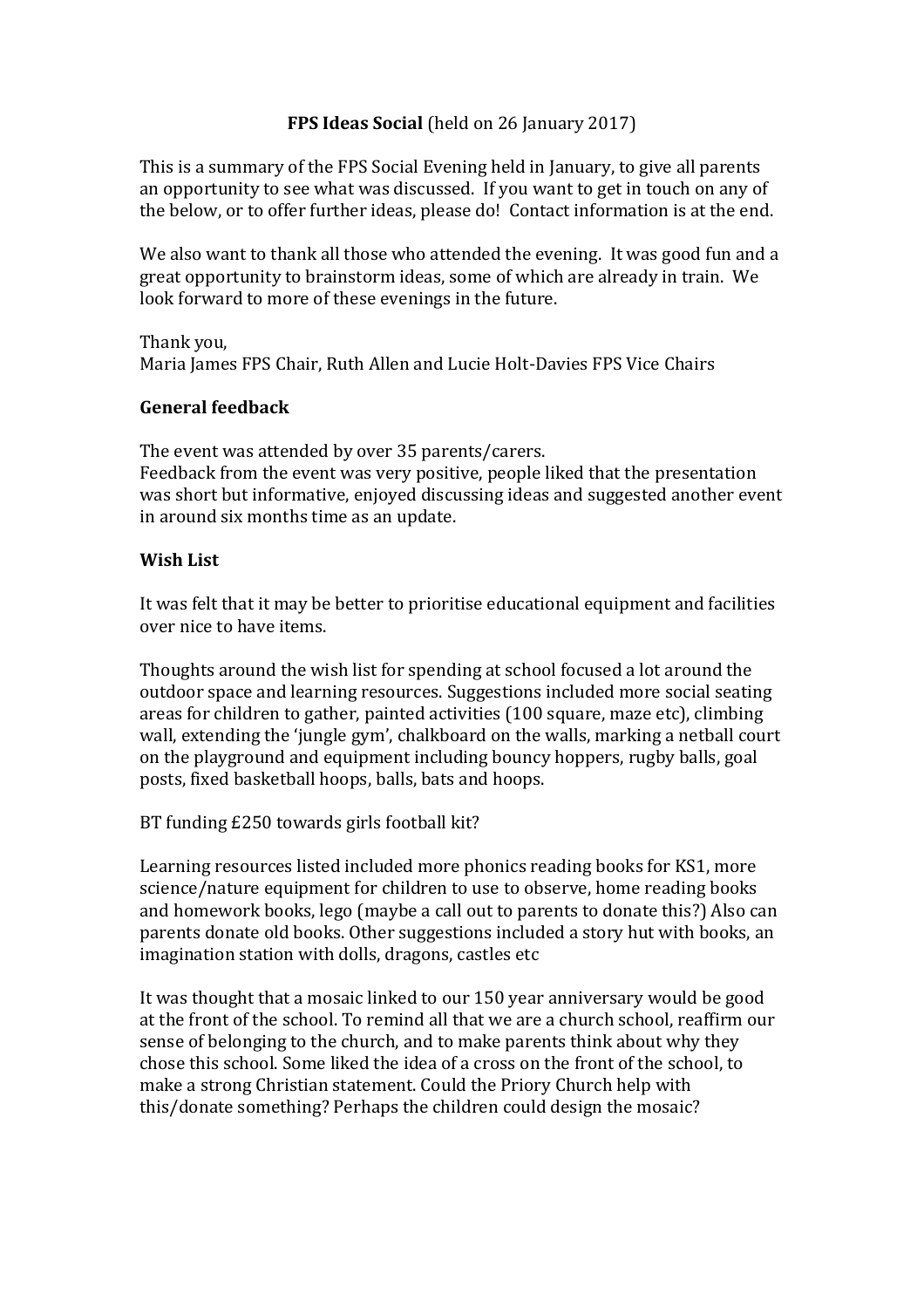It was thought that rather than having a spiritual garden, perhaps we could have more benches and make more of the memorial garden, perhaps try and create a quiet zone.

## **Fundraising Ideas**

### **Parents**

Parents socials such as wine tasting, quiz night, race night, fish and chip supper, bingo, pamper evening (tap into parent businesses), pudding club, music concert (gala evening), Silver Ball for 150 years – but be careful not to alienate parents who think this involves costly dresses/suits etc

## **Children**

Events for the children in addition to discos: roller disco at 2Rivers, more mufti days, after school reading club, an after school cooking club, making use of the mobile kitchens for kids to cook and bake, paid per term (Lou), an annual 'pop up shop' last one raised thousands, filled with Christmas crafts made by the kids in Oct/Nov (Lou), crabbing competition on the quay (with prizes), film nights in hall.

## **Sports events**

Fancy dress sponsored fun run (parents), Fit and Fruity Friday, sponsor school teams in other locally organized sports events ie Poole Running Festival, parents sponsored bike ride, sports event run by parents to raise money for new playtime sports equipment.

# **Other initiatives**

- 1. 'Holding pen' aka coffee shop to be open 3.10-4pm before school fayre to sell coffee/food etc to parents and families while they wait for fayre to open
- 2. Monthly cake sale, classes taking in turns to host
- 3. Coffee tent outside the school in the morning by the crossing.
- 4. Collection box in reception.
- 5. More involvement in Christchurch events such as a stall at the Christmas festival, cake stall at food festival, float at Carnival
- 6. Spring/summer pay to park bike or scooter 50p for a week or if driving £1.00
- 7. Sponsor a brick on school wall to mark 150 anniversary ie each child pay a donation to colour/paint a brick.
- 8. 150 years time capsule
- 9. Nearly new sales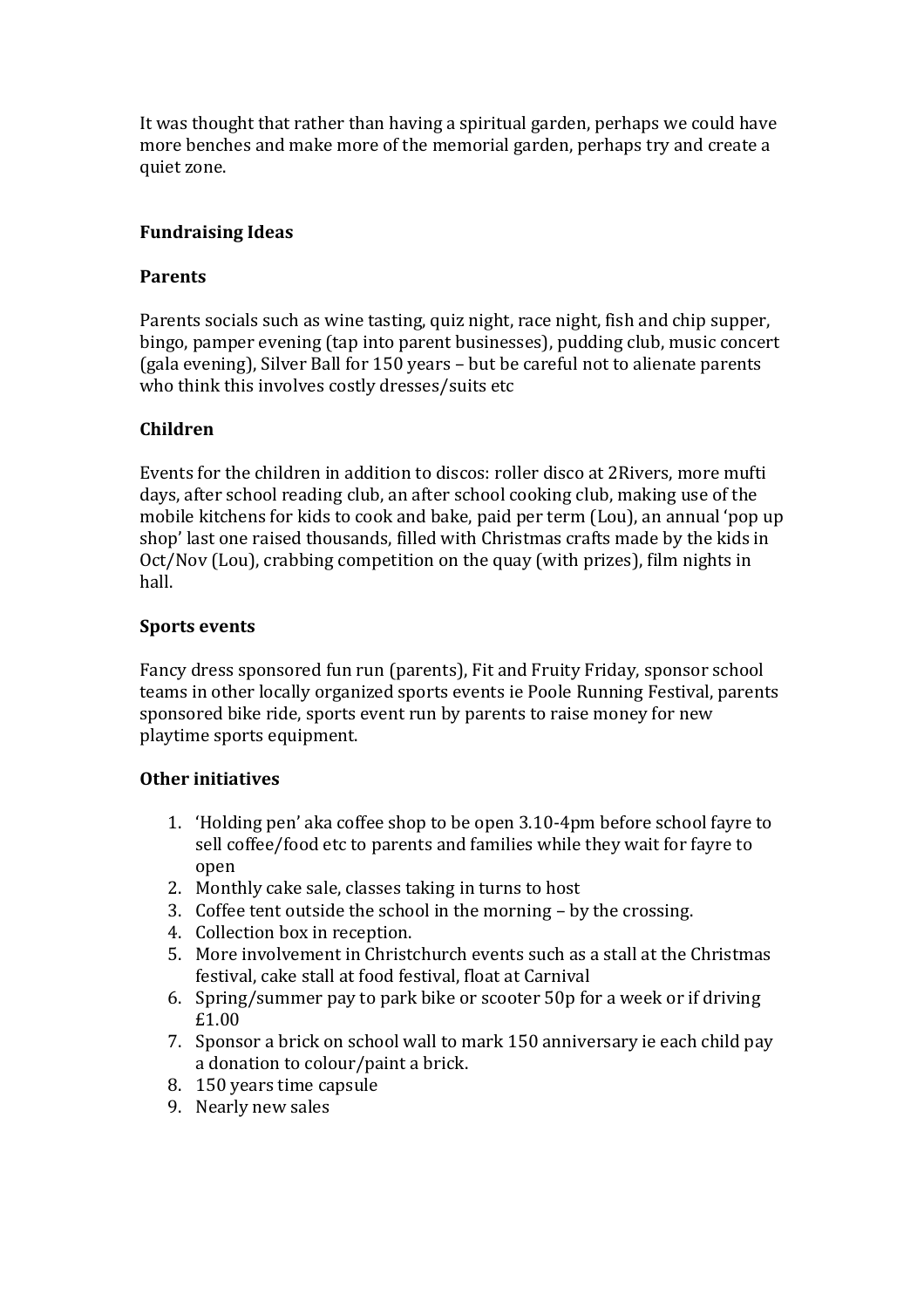## **Comments**

There were many comments around making more use of volunteers. Corporate volunteer days held by large companies like JP Morgan may be worth investigating, also a 'self help' day to invite parents/community to come and do DIY/tidying etc. Also a 'trade day' – capture savings made by using volunteers on a monthly/annual basis

Also to get more parent helpers to come and help with reading and maths. And if parents cant help volunteering with events etc, can they put £5.00 per month standing order to FPS for funding help as a way of contributing?

There were comments around the school's links with the church, whether a more proactive relationship could be established but not just in terms of funding as the relationship can't only be about money. It was commented that funding from the church may be affected by goodwill/footfall of parents from the school going to church.

Suggestions for other funding streams:

- 1. Focus all donations/fundraising on FPS
- 2. Important to reclaim gift aid
- 3. Apply to Meyrick Estate (they gave a donation, as we sold tickets for the circus in summer)
- 4. Promote legacy gifts to the school to former pupils
- 5. Tutoring (different topic each week division, multiplication, fractions etc) £5 per child. Parents who are TAs/teachers could help out alongside teachers
- 6. Match funding promoted research local companies who offer it and promote this through comms to parents
- 7. Local business open evening to promote sponsorship at the school by local businesses
- 8. Themed fancy dress eg book day/Victorian themed this costs parents money which is better spent directly to the school
- 9. Voluntary monthly standing order for parents to donate, form given when child joins school.

### **Communication**

There were various ideas around communication. It was felt that the key ideas from the evening should be emailed to all parents, especially with regard to the funding challenges the school is facing. Using photos to show what money has been spent on in the FPS advertising board and on the school website. Other ideas included an open day for the community to promote the school, trying to involve the community in the school more (DIY, funding, gardening, reading etc). It was also felt that communication between teachers and parents to tell them if there is anything in particular their class needs would be helpful.